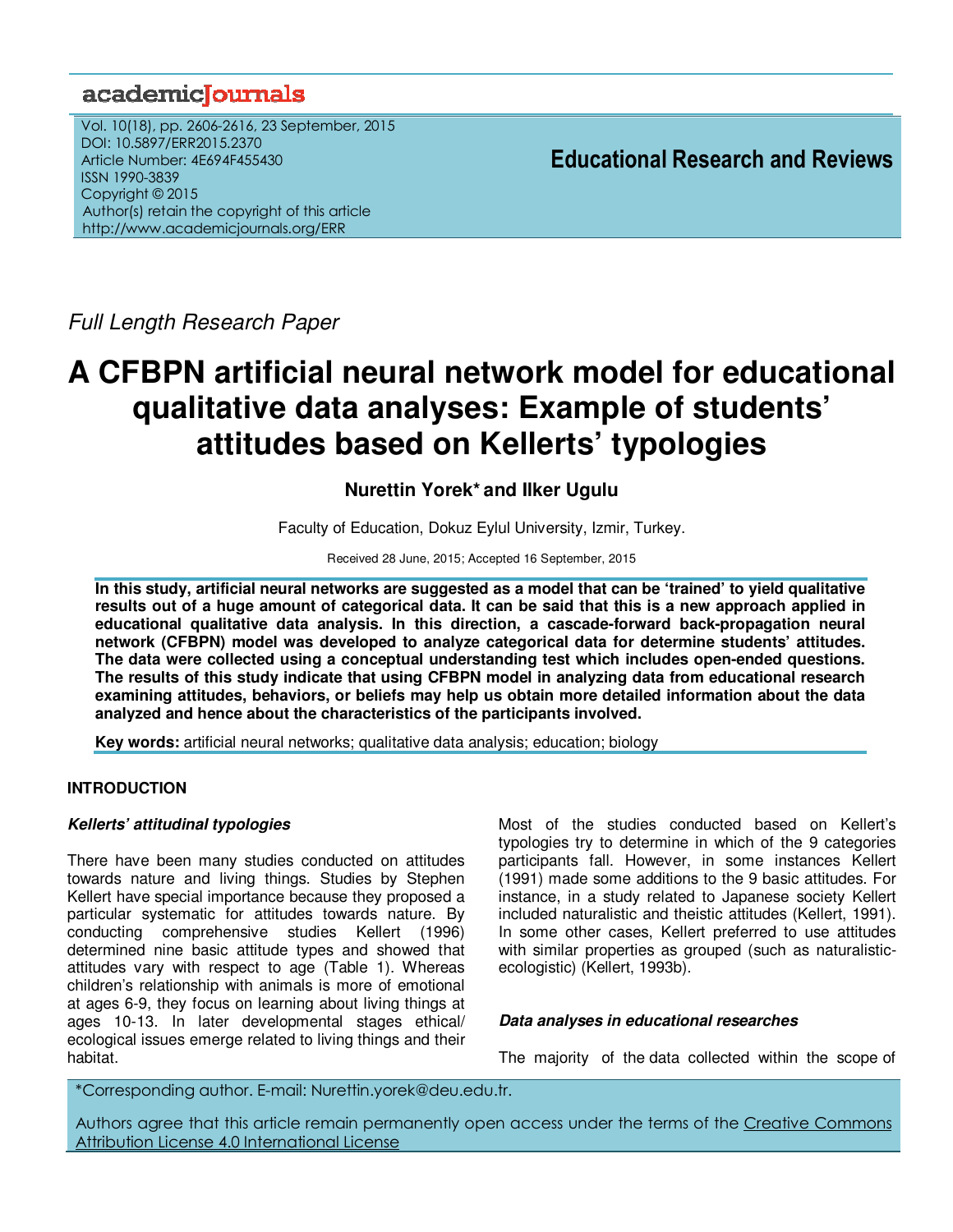| Term               | <b>Definition</b>                                                                                                                                       |
|--------------------|---------------------------------------------------------------------------------------------------------------------------------------------------------|
| Naturalistic       | Primary focus an interest and affection for wildlife and the outdoors.                                                                                  |
| Ecologistic        | Primary concern for the environment as a system, and for interrelationships between wildlife<br>species and natural habitats.                           |
| Humanistic         | Primary interest in and strong affection for individual animals such as pets or large wild<br>animals with strong anthropomorphic associations.         |
| Moralistic         | Primary concern for the right and wrong treatment of animals, with strong ethical opposition<br>to presumed overexploitation or cruelty toward animals. |
| <b>Scientistic</b> | Primary interest in the physical attributes and biological functioning of animals.                                                                      |
| Aesthetic          | Primary interest in the physical attractiveness and symbolic characteristics of animals.                                                                |
| Utilitarian        | Primary interest in the practical value of animals.                                                                                                     |
| Dominionistic      | Primary interest in the mastery and control of animals, typically in sporting situations.                                                               |
| Negativistic       | Primary orientation an active avoidance of animals due to dislike or fear.                                                                              |

**Table 1.** Kellerts' typologies of basic attitudes toward wildlife (according to Thompson and Mintzes, 2002; p.647).

researches conducted on social cases such as education rely on quantitative data. In this respect, most commonly used statistical analysis procedures are descriptive statistics, *t*-test, ANOVA/MANOVA, correlation, regression, and psychometric statistics (Hsu, 2005). The main reason for this is that quantitative data take less time to collect and analyze by using package software. However, results obtained from qualitative analyses provide more in-depth data on subjects and thus considered to be more 'valuable' for researchers. In this respect, it is considered that new methods to analyze a large amount of qualitative data in a short span of time with minimal loss are required.

The main reason that encourages us to conduct this study is our persuasion that artificial neural networks have such a huge potential. Customized artificial neural network architectures and training algorithms specific to individual studies are considered to be used in the analyses of qualitative data. For example, in this study, artificial neural networks are suggested as a model that can be 'trained' to yield qualitative results out of a huge amount of categorical data.

### **Artificial neural networks**

Artificial neural networks (ANNs) are mathematical models inspired by biological neural networks contained in human brain. Having similar characteristics to those of biological neural networks (i.e. consistency, flexibility, parallel function, and tolerance to errors, etc.), these systems attempt to learn tasks and determine how they will react to new tasks by means of creating their own experiences through the data obtained by using the predetermined samples (Sagiroglu et al., 2003).

Neural networks can be used to model complex relationship without using simplifying assumptions, which are commonly used in linear approaches. The other



**Figure 1.** Representation of a neuron.

advantages of the ANNs are the ability to represent both linear and nonlinear relationships, the ability to learn these relationships directly from the data used, need not take into account a detailed information of structures and interactions in the systems, and they are regarded as ultimate black-box models. At least in some cases if not always, i.e. for prediction using the trained network, the ANN systems are alternative to experimentation and save a lot of time which may have been consumed since experimentation is so difficult and in some cases are impossible. Artificial neurons based on biological model were first defined by McCulloch and Pitts. McCulloch-Pitts (MCP) neuron model is given in Figure 1.

In all neural network models,  $x_i$  input values are multiplied by  $W_i$  connection weights and then summed up. Summation unit is compatible with the body of biological neuron. It sums up weighted inputs and then gives the net output, such that:

$$
net = w_1 x_1 + w_2 x_2 + \dots + w_n x_n + x_0 b = \sum_{i=1}^{n} w_i x_i + x_0 b
$$
  
\n
$$
y = f (net)
$$
 (1)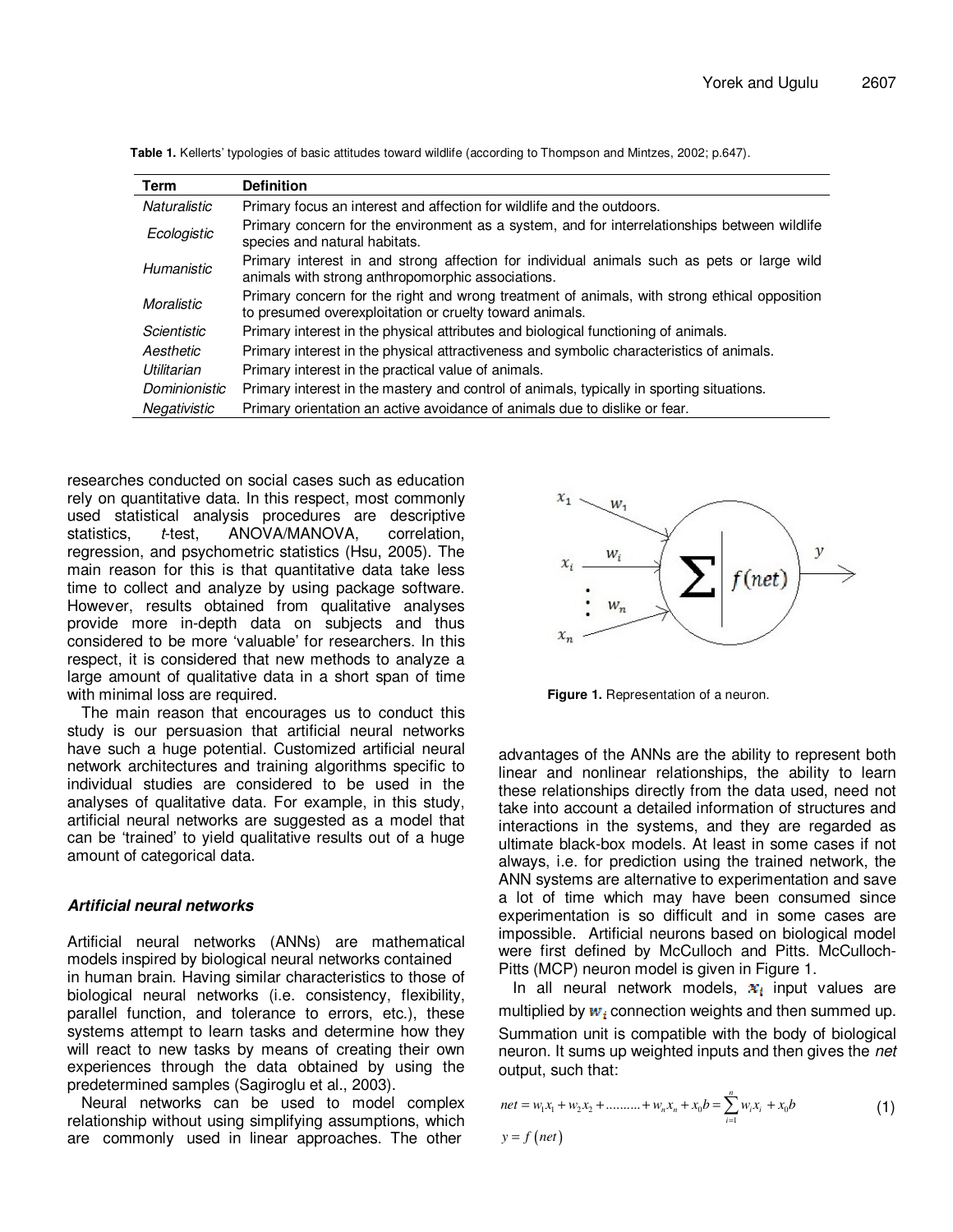

Figure 2. Feed forward ANN (FFANN).

Input values  $(x_i)$  are multiplied by weights  $(w_i)$  assigned to connections and applied to additive function  $(Σ)$ together with a bias value ( $x_0 * b$ ). Bias value is applied to neuron externally. Output is obtained by application of f activation function to additive function output.

Each input has an effect on output in proportion to weights assigned to connections, and threshold value is independent from system inputs. In case the values of all inputs are equal to 0, the output function is represented as  $f(x_0 * b)$ .

In case of biological neurons, neuron yields to output when input exceeds the activation value. In order to apply this feature in ANNs, an activation function, usually nonlinear, which produces cell output by means of processing net input obtained from additive function, is used. Various activation functions are applied based on the model used. Most commonly used functions are step functions (unipolar and bipolar), linear functions (standard linear, and symmetric piecewise linear), and sigmoid functions (logarithmic sigmoid and tangent sigmoid).

### **Structures of ANN**

ANNs can be analyzed in two separate groups as singlelayer and multilayer ANNs, which are determined based on the number of layers in their structures (i.e. network architectures). In a single-layer neural network, neurons represent output layer. Neurons receiving input values are not considered as input layer due to the fact that no calculations are made in this layer. Data received from input layer is calculated in output layer and network output is obtained.

On the other hand, multilayer networks are different from other networks, such that multilayer networks have one or more hidden layers and also weighting is applied in input layer. In multilayer networks, at least one hidden layer ( $S_1$ ,  $S_2$ ) is represented between output layer ( $O_1$ ) and input layer  $(x_1, x_2)$  (Fausett, 1994) (Figure 2).

## **Learning in ANNs**

In a neural network, learning can be defined as reaching optimum weight values between neurons, which provides approximation between the output values calculated by output values versus a given input vector set and the expected output values.

A training algorithm is used for learning process and compositions of weights are determined by these algorithms. The objective of the learning process is to obtain an output value with a maximum approximation to the expected output by means of reducing errors using learning algorithms. For this purpose, weights in the system are iterated in each network with an aim to reduce errors. If artificial neural networks have achieved their goal with the input-output pairs, weight values are saved. The process during which weights are constantly iterated until the expected result is achieved is defined as "learning" (Lawrence et al., 1997).

Delta Rule, also applies to this study, is one of the most commonly used learning rules (Sagiroglu et al., 2003). Reducing the discrepancy between the expected output value and the predicted output value of neuron, this learning rule is based on the concept that strengthens and constantly changes input connections. This rule is based on the principle of reducing mean square error by means of changing weight values of the connections and it attempts to reduce errors by means of back propagation from output layer towards input layer. Therefore, Delta Rule is also called back propagation or least mean square learning rule.

### **Feed forward back-propagation ANNs (FFANN)**

In feed forward ANNs, one layer contains some neurons which are connected to those of the following layer. Each connection is weighed. A neuron is described with its own activation level, which is responsible for the propagation of the information from the input layer to the output layer. However, to obtain reliable weights, the neural network must learn about the known input- and output-samples. During the learning process, an error between theoretical and experimental outputs is computed. Thus, the weight-values are modified through an error back propagation process which is executed on several sampling data, until achieving as small error as possible. After this last step, the neural network can be considered as trained and able to be used in calculating other responses to new entries that have never been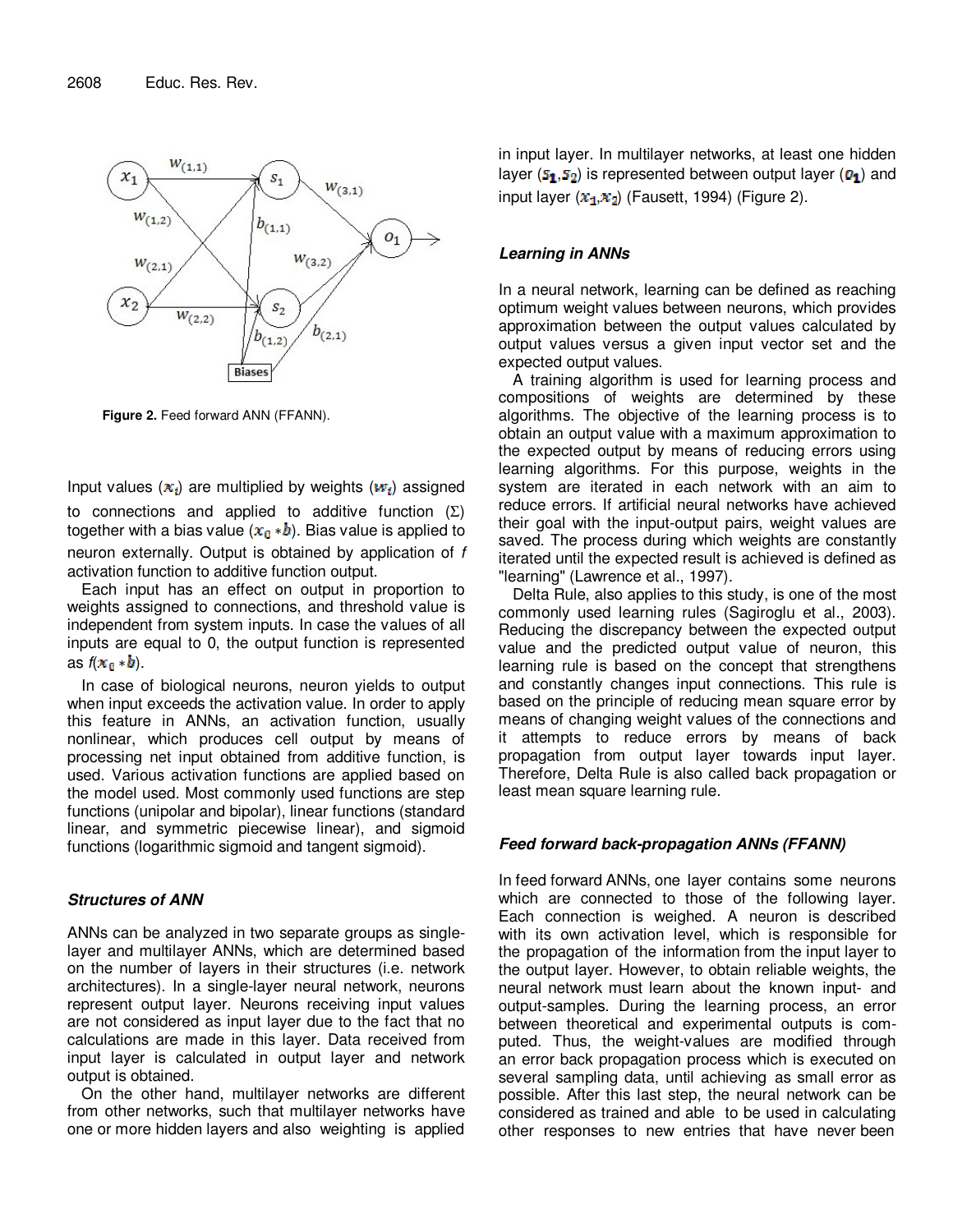presented to the network. It is important to emphasize that the learning speed of the neural network depends not only on the architecture but also on the algorithm used (Gallant, 1993; Guney, 1997).

#### **Back-propagation algorithm**

Back propagation of errors learning model, first introduced by Rumelhart (1986), is one of the most commonly used models amongst other artificial neural network learning models (Rumelhart, 1986). In back propagation algorithm, learning mechanism is based on iterative gradient descent method which minimizes errors between the expected outputs and the predicted outputs of the network. In learning rule, error calculated in network output is used in the calculation of new values of the weights. Supposing that  $y_i$  represents output value of the ith neuron in the output of artificial neural network after  $k$ times of iteration of the training,  $d_i$  represents the expected value, and  $e_i$  represents the error signal of the  $i$ neuron, then the calculation of error value is defined by the following Equation:

$$
e_i = (d_i - y_i(k))
$$
 (2)

When an input data is applied to a network, various processes are performed on this data until it reaches output layer. Output obtained as a result of these processes is compared to the expected output and approximation function is defined by the following Equation:

$$
E = \frac{1}{2} \sum_{i} (e_i(k))^2 = \frac{1}{2} \sum_{i} (d_i - y_i(k))^2
$$
 (3)

The difference between the calculated values and the expected values is calculated as an error signal for each output node. Based on these error signals, connection weights are rearranged for each neuron. This arrangement allows for convergence of the network to a condition where all data can be coded, and the gradient of weight values is determined by the method of the steepest falling gradient (Rumelhart, 1986), which can be represented by the following Equation:

$$
\Delta w_{ij} = -\eta \frac{\partial E(\vec{w})}{\partial w_{ij}} \tag{4}
$$

In the above Equation, η is coefficient of learning. Each iteration process in back propagation algorithm consists of two stages as forward propagation and back propagation. During forward propagation, output values of ANN versus input signals applied to ANN at that time are determined. During back propagation, the previously assigned weights are rearranged on the basis of resulting output errors. Each change of weight in ANN is performed based on the following equation:

$$
\Delta w_j = \eta \delta_j y_i \tag{5}
$$

For neurons in output layer,  $\delta_j$  is defined as

$$
\delta_j = e_j(k) f'_j \tag{6}
$$

Whereas, for neurons in hidden layers, it is defined as

$$
\delta_j = f'_j \sum_m \delta_m w_{mj} \tag{7}
$$

 $f_j$  is the activation function of  $j$  neuron. By these definitions, the flow of error signals from output towards input is considered to be similar to the flow of signals forward during forward propagation. Iteration process continues until the error value is reduced to a certain level and therefore training process of the network is completed. Weight values of the connections between layers are obtained from the network upon completion of its training and these values are stored to be used during test process (Yao 1999).

#### **METHOD**

Qualitative data obtained from student answers to open-ended questions were used to train and test the ANN model. 80% of this data was used for training of the network and the remaining 20% was used for testing of the network (Hagan et al., 1996). Detailed information and algorithms of ANNs are explained in above section 1.3.

#### **Subjects**

The participants included 214 students (127 female and 87 male) who were selected via cluster sampling method (Bogdan and Biklen, 2006) from eight high schools in Izmir, a large city in western Turkey. Schools accepted students from different parts of the city and students varied in terms of socioeconomic status.

#### **Data collection**

In this study a conceptual understanding test was used. The test included open-ended questions and was developed by researchers. In addition, to clarify vague concepts and to obtain in-depth information about the topics interviews were conducted with students and teachers. The final version of the test used in this study is presented in Table 2.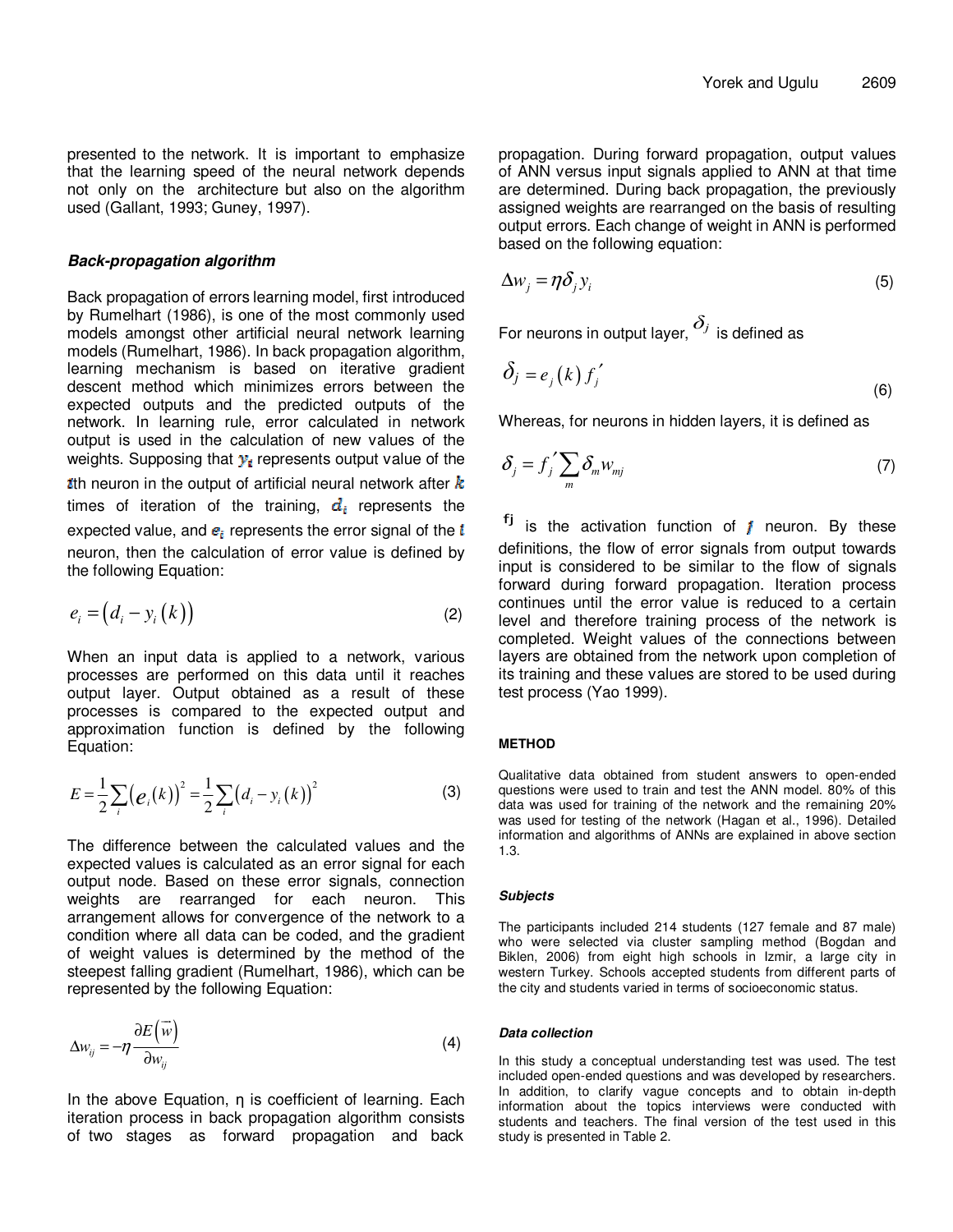**Table 2.** Conceptual understanding test of the living things.

1. It is estimated that there are millions of species living on Earth. If you were asked to classify all the living things (types, species) into main groups, without leaving anyone out, at least how many groups can you from?

2. When all the living things were considered, what do you think is the biological position of human? Explain.

3. When all the living things were considered, in your opinion is(are) there any living thing(s), existence of which is(are) unimportant (to have little or no use)? If yes, which ones? If no, why? Explain your reason.

4. When you rank the following names of the living things from the most significant to the least, according to your criteria of importance, which one ranks first? How did you determine the level of importance? Explain.

Rat, nettle, mushroom, honeybee, daisy.

**Table 3.** Student rankings of the living things in terms of significance.

| <b>Students</b>  | Rank1    | Rank2    | Rank3    | Rank4         | Rank <sub>5</sub> | <b>Attitudes</b> |
|------------------|----------|----------|----------|---------------|-------------------|------------------|
| X <sub>17</sub>  | Rat      | Honeybee | Daisy    | Mushroom      | Nettle            | Humanistic       |
| X <sub>20</sub>  | Mushroom | Rat      | Nettle   | Honeybee      | Daisy             | Utilitarian      |
| X <sub>21</sub>  | Honeybee | Rat      | Nettle   | Mushroom      | Daisy             | Ecologistic      |
| X <sub>27</sub>  | Honeybee | Rat      | Nettle   | Daisy         | Mushroom          | Utilitarian      |
| X28              | Mushroom | Rat      | Daisy    | <b>Nettle</b> | Honeybee          | Utilitarian      |
| X <sub>29</sub>  | Honeybee | Rat      | Mushroom | Nettle        | Daisy             | Ecologistic      |
| X <sub>147</sub> | Daisy    | Mushroom | Honeybee | Nettle        | Rat               | Utilitarian      |
| X148             | Honeybee | Mushroom | Daisy    | <b>Nettle</b> | Rat               | Utilitarian      |
| X <sub>149</sub> | Daisy    | Honeybee | Mushroom | Nettle        | Rat               | Ecologistic      |
| X <sub>150</sub> | Daisy    | Honeybee | Mushroom | Nettle        | Rat               | Scientistic      |
|                  |          |          |          |               |                   |                  |

#### **Data analyses**

The fourth question in the conceptual understanding test was used to train and test our artificial neural network. Students answer this question at two stages. First, they were asked to list the names of 5 living things according to importance. Then, they were asked to explain the criteria they used to write the name of the first living thing as the first on the list.

Students' answers to the  $4<sup>th</sup>$  question evaluated along with their answers to other questions and their attitudes were tried to determine based on Kellert's typologies. For example, let's assume that two students list the names of the living things as the same and both wrote the honeybee first. Let us further assume that one student's reason to write honeybee first was that "honeybees are living things that have important functions in nature." The reason put forth by the other student was that "honeybees make honey for us." In this case, according to Kellert's typologies first student can be characterized as 'ecologistic' and the second as 'utilitarian.' All students' answers were analyzed in this way and the data were tabulated. Some data are presented in Table 3.

#### **Creating CFBPN model**

In this study, we developed a cascade-forward back-propagation network (CFBPN) model. The CFBPN model is structurally very similar to the FFANN model. Every neuron at input and hidden layers are connected to each other. In addition, all input layer neurons and output layer neurons have direct connections with each other. While the hidden layer takes data only from the input layer, the output layer takes data from both the input layer and the

hidden layer. According to Filik and Kurban (2007) the fact that input layer (independent variables) and the output layer (dependent variables) is connected provides CFBPN model some advantages over the FFANN model in some cases.

To test the proposed ANN model collected data were divided into two groups as training data and test data. Training data were used to develop the ANN model. Test data were not used in training, they were used to verify and test the ANN model.

The model started training with the randomly chosen weight matrix. Then, results from the output layer compared to expected results and a back propagation error value is defined. This error value is back propagated in the network and weights were rearranged. This process continued until there is minimum error value or there is no change in weights. In addition, number of neurons hidden layer should have was determined to be able to obtain appropriate results. There is not a definite method of determining the number of neurons hidden layer should have. It has been determined through trial and error depending on researcher experience. The number of neurons in input and output layers is determined according to number of dependent and independent variables. Since listing names of five living things is the independent variable, there are 25 neurons in the input layer to represent this listing. Since there are four attitudinal typology types determined, there are four neurons in the output layer to represent this. Table 4 shows how the data in Table 3 were coded to train our network.

As the set of species contained in the research problem is given to the students in the following sequence as "rat, nettle, mushroom, honey bee, and daisy", the same sequence has also been used in coding. For each species, a vector containing four '0' and one '1' has been used. Therefore, the code used by a student to list these five species is a vector consisting of 25 bits. For example, when the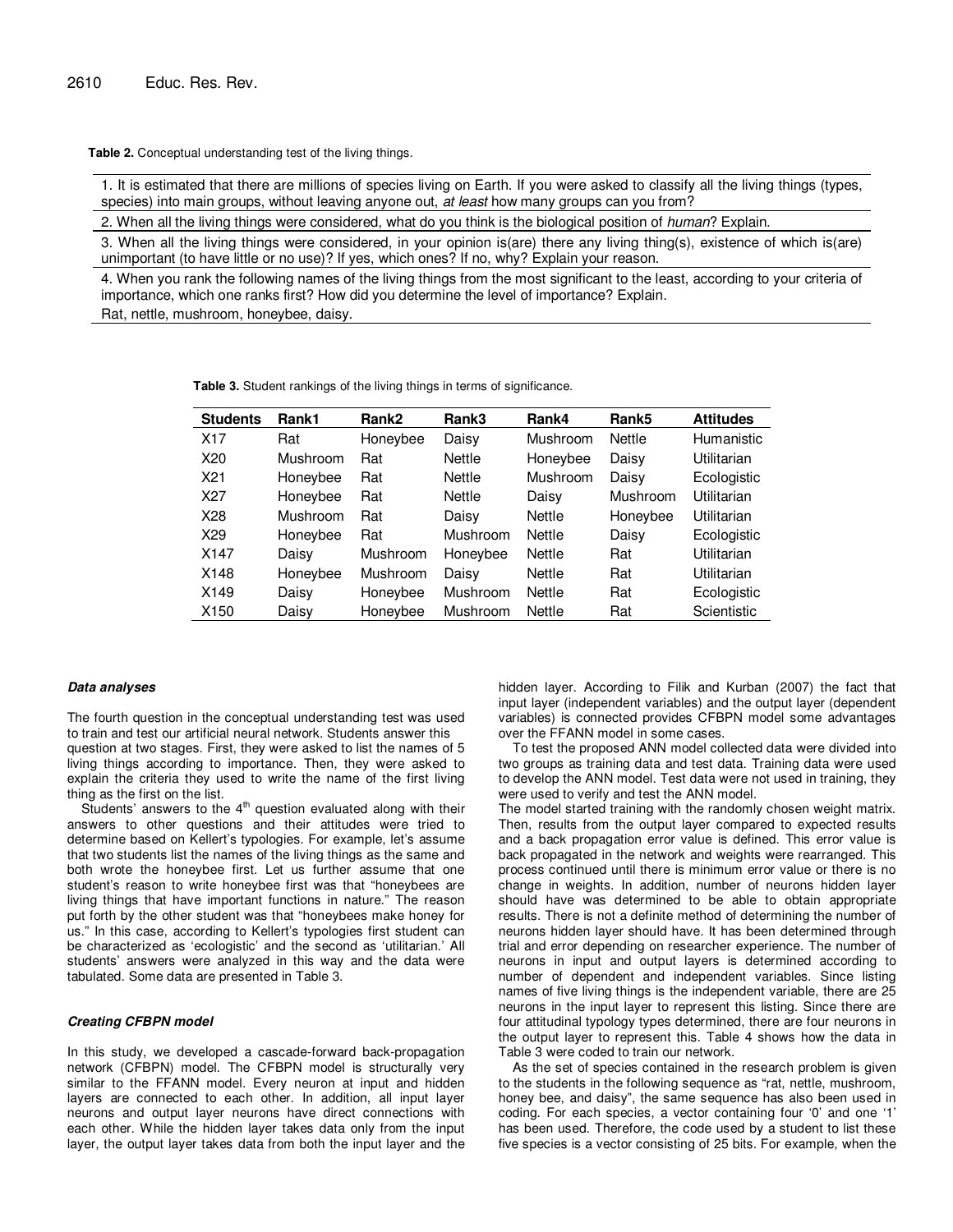| Table 4. Input vector data coding for ANN model. |  |  |  |  |  |
|--------------------------------------------------|--|--|--|--|--|
|--------------------------------------------------|--|--|--|--|--|

| <b>Living things</b> | Rat  | <b>Nettle</b> | Mushroom | Honey bee | Daisv |
|----------------------|------|---------------|----------|-----------|-------|
| Codes                | 0000 | 11000         | 00100    | 00010     | .000ر |

| <b>Table 5.</b> Output vector data coding for |  |  |  |
|-----------------------------------------------|--|--|--|
| ANN model.                                    |  |  |  |

| Attitudes       | Codes |
|-----------------|-------|
| Ecologistic (E) | 1000  |
| Utilitarian (U) | 0100  |
| Humanistic (H)  | 0010  |
| Scientistic (S) | 0001  |
| E/U             | 1100  |
| E/H             | 1010  |
| E/S             | 1001  |
| U/H             | 0110  |
| U/S             | 0101  |
| H/S             | 0011  |
| E/U/H           | 1110  |
| E/U/S           | 1101  |
| E/H/S           | 1011  |
| U/H/S           | 0111  |
| E/U/H/S         | 1111  |

following sequence as 'nettle-honey bee-daisy-mushroom-rat' is coded, (01000) in the first order for nettle, (00010) in the second order for honey bee, (00001) in the third order for daisy, (00100) in the fourth order for mushroom, and (10000) in the fifth order for rat are entered, respectively. In other words, the complete sequence is coded as the following: 0100000010000010010010000. Written in vector notation, it is the input vector: (0, 1, 0, 0, 0, 0, 0, 0, 1, 0, 0, 0, 0, 0, 1, 0, 0, 1, 0, 0, 1, 0, 0, 0, 0).

A similar method has been used in coding attitudes (Table 5.). (**1**000) for ecologist, (0**1**00) for utilitarian, (00**1**0) for humanistic, and (000**1**) for scientific have been used, respectively. However, a coding method inspired by the studies on rough set conducted by Narli et al. (2010) has been developed for the students who list the species in the same order, however having different attitude characteristics. Therefore, codes have been used in combinations in case of two or more attitudes. For example, the code (**11**00) has been used in case of ecologist-utilitarian, and the code (1011) has been used in case of ecologist-humanistic-scientific.

In the next stage, the transfer function for each stage must be determined by trial and error approach. In this regards, different types of transfer functions including logarithmic sigmoid, hyper-bolic tangent sigmoid, linear, and radial basis transfer functions were used to find the proper transfer function for the proposed neural network (Hagan et al., 1996).

Next, we determined transfer functions necessary for every stage. To determine the most appropriate transfer functions for our model, logarithmic sigmoid (logsig), hyperbolic tangent sigmoid (tansig), linear, and radial basis transfer functions were tried. As a result, logsig (Eq. (8)) and tansig (Eq. (9)) functions were decided as appropriate for the hidden layer and output layer respectively

(Figure 3.).

$$
f\left(net\right) = \frac{1}{1 + e^{-net}}\tag{8}
$$

$$
f\left(net\right) = \frac{1 - e^{-2net}}{1 + e^{-2net}}\tag{9}
$$

The CFBPN model used in our study has 25 neurons in input layer, 10 neurons in hidden layer and four neurons in output layer. The model is shown schematically in Figure 4.

As explained earlier, training stage is one of the important steps. In general, back propagation algorithm is used for training. We have used Levenberg-Marquardt algorithm in the training phase of the present study. Convergence rate of back propagation algorithm is low and its risk to find a local minimum is quite high. Levenberg-Marquardt Algorithm (LM) is generally used for problems vulnerable to such risks. Whereas back propagation algorithm (BP) attempts to reduce errors by use of first order derivatives, LM interpolates between Newton method and BP method, and then it attempts to reduce errors by use of second order derivatives (Hagan and Menhaj, 1994; Rumelhart and McClelland, 1986). LM method is a damped least-squares method based on the concept of maximum neighborhood (Levenberg, 1944).

In the next step, we determined the number of hidden layers. It was reported that networks having one hidden layer are appropriate for nonlinear approaches (Cybenko, 1989). Our model thus includes only one hidden layer.

#### **RESULTS AND DISCUSSION**

First, 184 cases were used for training of the network and30 cases were used for testing the network. According to the results obtained via trial and error approach, optimum number of neurons that hidden layer should have was determined as 10. Therefore, to have a minimum error our network model should have a network architecture as 25x10x4 (Figure 5). The activation (transfer) functions used in hidden and output layers are logsig and tansig respectively.

In addition, the synaptic parameters including weights and biases are given in Tables 6, 7 and 8 which enable any one to reproduce every used data points in the present study.

The network was trained until optimum parameters are obtained (more than 1000 epoch). Then, it was tested using test data. The training and test phases are displayed in Figures 6 and 7 respectively. As a result, there is great consistency between the results our model produced and the expected results.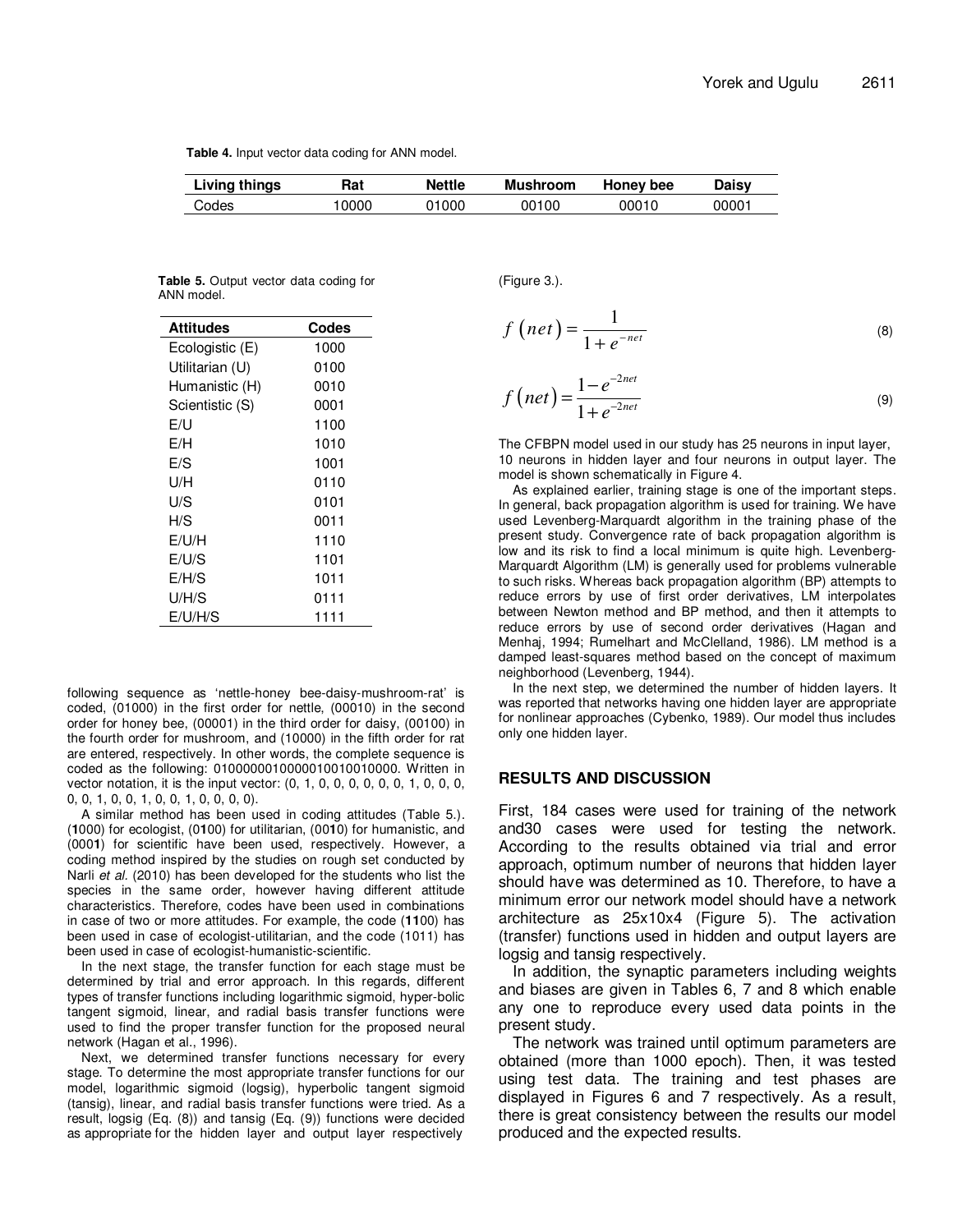

**Figure 3. Transfer functions.** 







**Figure 4.** The schematic representation of CFBPN model.



**Figure 5.** Trainable CFBPN artificial neural network architecture.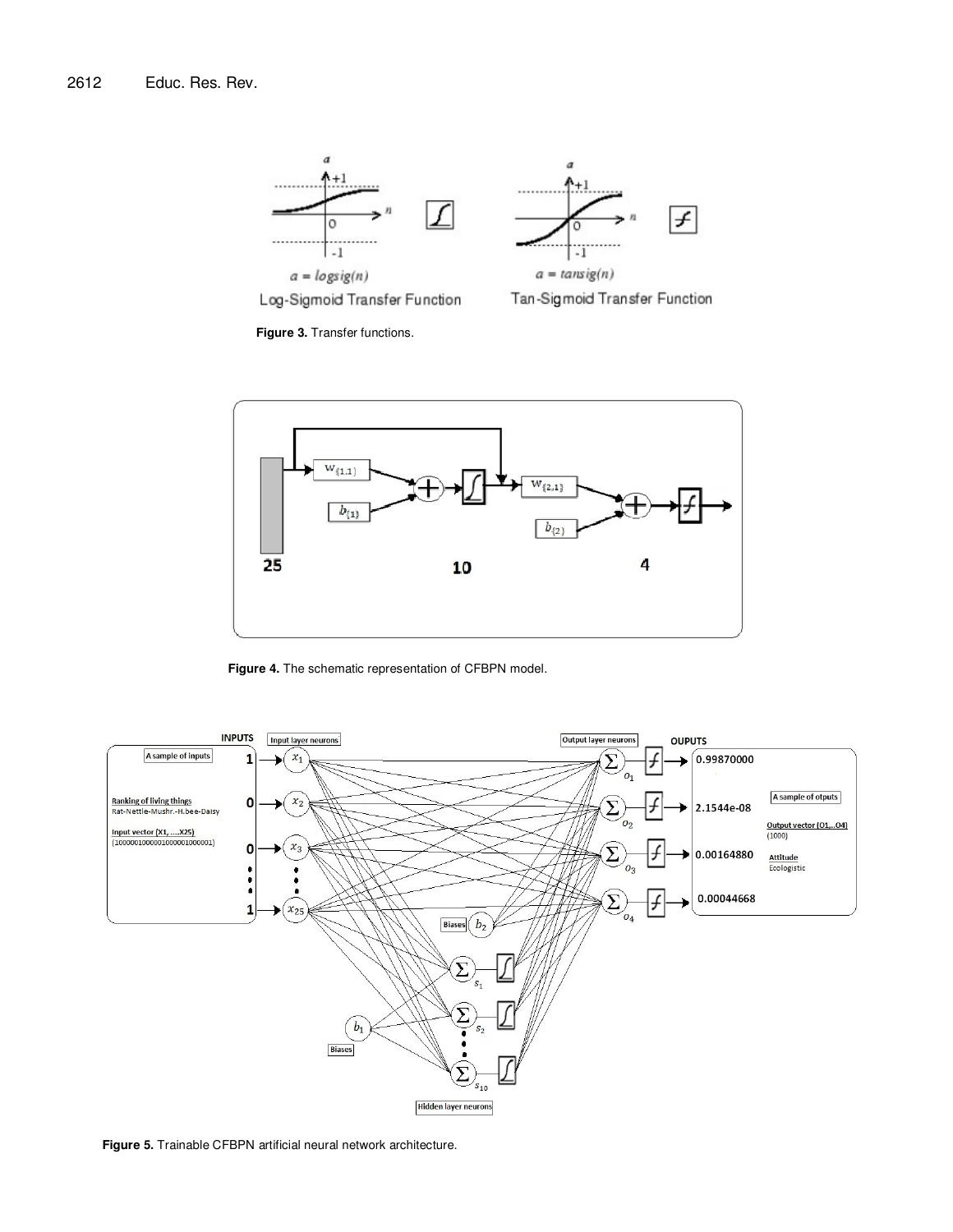|        |                                     | <b>Hidden layer neurons</b> |                |                |                |            |            |                |              |                |            |
|--------|-------------------------------------|-----------------------------|----------------|----------------|----------------|------------|------------|----------------|--------------|----------------|------------|
|        |                                     | S <sub>1</sub>              | S <sub>2</sub> | S <sub>3</sub> | S <sub>4</sub> | $S_5$      | $S_6$      | $\mathbb{S}_7$ | $S_8$        | $\mathbb{S}_9$ | $S_{10}$   |
|        |                                     | 0.78864                     | 1.4503         | $-1.8079$      | 1.452          | 0.5519     | $-0.35577$ | $-1.2072$      | 0.037516     | 3.1423         | 2.1863     |
|        |                                     | $-0.76022$                  | 0.13729        | 0.63891        | 1.0559         | 2.3707     | $-3.2429$  | $-0.25737$     | 2.3275       | $-0.54864$     | 0.38329    |
|        | Rank1                               | $-0.95737$                  | $-0.17876$     | 1.6528         | 0.58333        | $-1.0237$  | 0.97174    | 2.6421         | $-1.1106$    | 0.58025        | $-1.954$   |
|        | $(X_1,X_5)$                         | 0.36849                     | $-2.1475$      | $-2.6011$      | $-3.455$       | $-1.0759$  | 1.9243     | 1.7404         | $-2.016$     | 1.5536         | $-2.6801$  |
|        |                                     | 1.3728                      | $-1.1545$      | 2.0002         | 1.624          | $-0.16809$ | 0.13441    | $-1.5541$      | 0.47475      | $-0.35286$     | 0.98813    |
|        |                                     | $-0.57162$                  | 2.3206         | $-1.1575$      | $-0.52872$     | $-3.724$   | 0.37781    | 2.0017         | $-1.8524$    | $-1.2134$      | $-1.6003$  |
|        |                                     | 1.8729                      | $-0.56485$     | 0.72145        | 0.9362         | 0.88649    | 2.4606     | 0.92906        | $-2.8851$    | $-2.1532$      | $-0.10247$ |
|        | Rank <sub>2</sub><br>$(X_6,X_{10})$ | 0.44667                     | $-3.3594$      | 2.4802         | $-3.0291$      | 3.0585     | $-1.0951$  | $-4.4233$      | $-2.0221$    | 1.8581         | $-1.6579$  |
|        |                                     | 1.6994                      | 1.1755         | $-1.7374$      | 0.64896        | 2.2722     | 0.6353     | $-0.14444$     | 2.2274       | $-1.5478$      | 2.447      |
|        |                                     | $-3.756$                    | $-2.1113$      | 0.47761        | 1.9744         | 1.1089     | $-1.835$   | 2.713          | 2.1359       | $-1.267$       | $-2.4429$  |
|        |                                     | $-2.9365$                   | 0.65099        | 1.1628         | $-1.2544$      | 1.0925     | 0.23389    | $-0.59234$     | 0.33941      | $-0.68414$     | 1.2433     |
|        |                                     | $-0.50569$                  | $-3.4599$      | $-0.1137$      | 0.96792        | $-3.6886$  | 1.6913     | $-0.23712$     | 1.1109       | $-2.4188$      | 1.0576     |
| Inputs | Rank3                               | $-2.65$                     | 1.5159         | $-4.3883$      | 1.8249         | 2.8767     | 0.9495     | $-2.1025$      | $-0.0026772$ | $-0.90547$     | 0.15393    |
|        | $(X_{11},,X_{15})$                  | 1.3603                      | 1.6502         | 1.0117         | 0.13681        | $-0.41837$ | $-1.5426$  | 2.3729         | 1.0265       | 1.5974         | $-2.7632$  |
|        |                                     | 3.7646                      | $-0.36254$     | $-1.8205$      | $-0.65485$     | $-0.37411$ | $-0.87901$ | $-0.26321$     | $-2.9487$    | $-0.19173$     | $-1.9$     |
|        |                                     | 2.0695                      | $-1.9722$      | 1.0685         | 0.69426        | 1.2338     | 0.22989    | $-0.37213$     | 2.4683       | $-1.5162$      | $-2.4725$  |
|        | Rank4                               | $-0.71868$                  | $-0.98477$     | $-3.4045$      | $-0.88019$     | 0.61636    | $-0.39837$ | 2.6059         | 1.4761       | 0.29735        | $-1.5167$  |
|        |                                     | 1.0083                      | $-0.60972$     | 0.78559        | $-1.562$       | $-2.64$    | $-2.8013$  | 1.0831         | $-0.95471$   | $-1.6036$      | 0.73547    |
|        | $(X_{16},,X_{20})$                  | $-3.0347$                   | $-3.6995$      | 2.5029         | 0.0010816      | 1.2943     | $-0.20637$ | $-2.1829$      | $-0.044698$  | 1.9217         | $-1.9484$  |
|        |                                     | 1.7884                      | 4.4183         | $-0.24413$     | 0.70473        | $-0.86411$ | 1.2632     | 0.083992       | $-1.1271$    | 1.5847         | 1.0705     |
|        |                                     | 0.39689                     | $-3.5193$      | 0.55003        | 0.8385         | 0.47616    | 0.19385    | 1.1589         | $-0.90451$   | 1.0328         | $-0.99713$ |
|        | Rank <sub>5</sub>                   | $-0.065859$                 | 2.2805         | 1.0507         | $-1.5964$      | 1.3658     | $-0.54835$ | $-2.1511$      | $-1.5024$    | 2.362          | $-2.5135$  |
|        |                                     | 1.5188                      | 1.0353         | $-0.45812$     | 1.4767         | 0.3819     | 3.616      | 2.2732         | 1.5689       | $-0.97686$     | 0.35713    |
|        | $(X_{21},\ldots X_{25})$            | 0.081028                    | 1.054          | $-0.31353$     | 1.1559         | $-1.8619$  | $-2.2108$  | $-0.11367$     | $-2.041$     | $-3.0828$      | 0.45892    |
|        |                                     | $-3.2666$                   | $-3.2021$      | $-0.30518$     | $-3.5333$      | 2.0617     | 0.27449    | $-1.1567$      | $-0.011975$  | $-1.9181$      | 0.53516    |
|        | Biases $(b_1)$                      | $-3.1279$                   | $-1.8378$      | 2.0019         | $-1.0257$      | $-0.68062$ | $-0.4867$  | $-1.1728$      | 2.0629       | 2.689          | 3.7156     |

**Table 6.** Connection weights matrix from the input layer to hidden layer ( $\boldsymbol{w}_{i,j}$ ) and biases

# **Conclusion**

The present study used <sup>a</sup> CFBPN model approach

to an educational research involving qualitative data. It can be said that this is a new approach applied in educational qualitative data analysis. Consequently, the present study has attempted to show the applicability of ANNs in detailed analyses of educational data. The ANNs are utilized mostly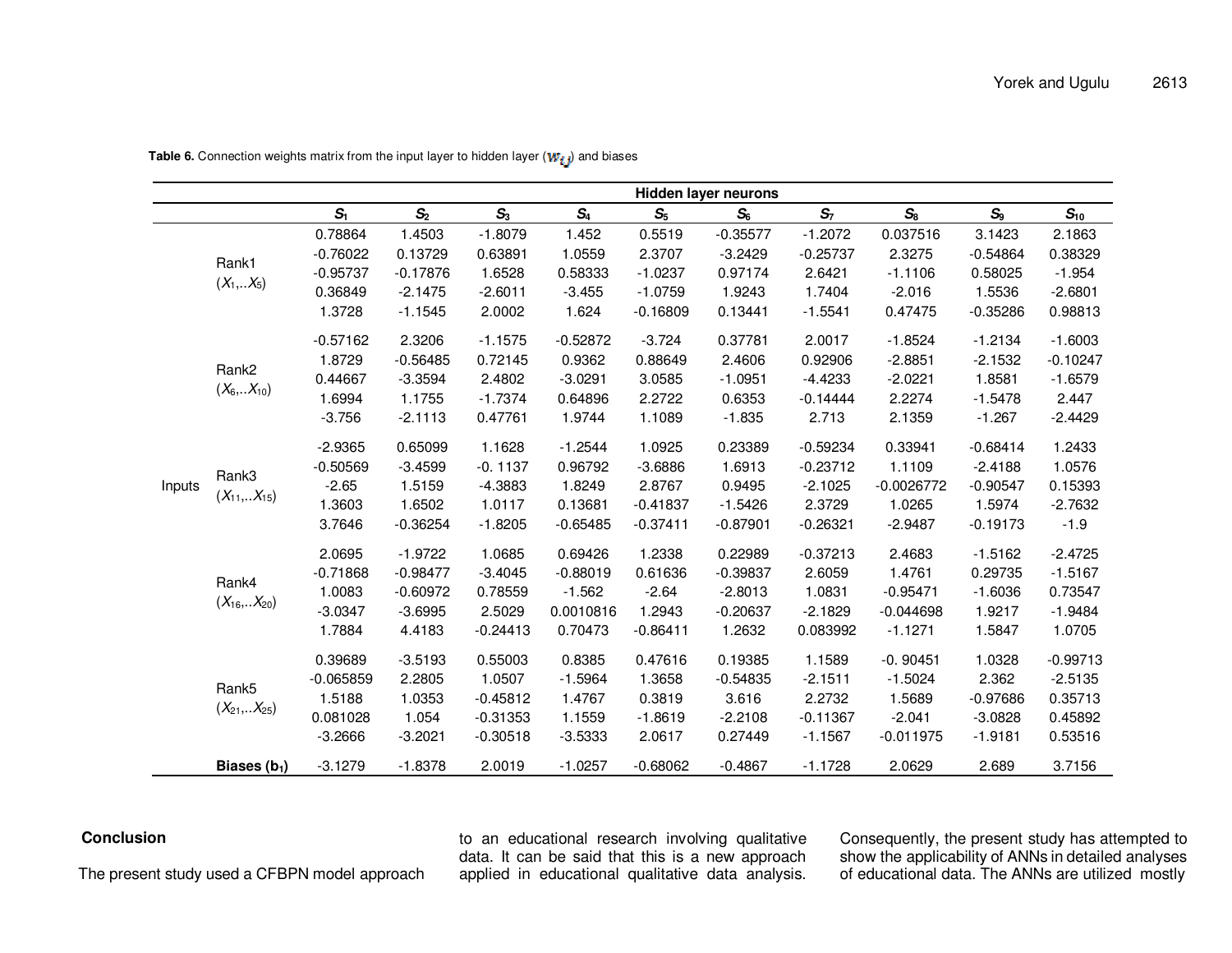|        |                          | <b>Output layer neurons</b> |                |                |                |  |  |  |
|--------|--------------------------|-----------------------------|----------------|----------------|----------------|--|--|--|
|        |                          | O <sub>1</sub>              | O <sub>2</sub> | O <sub>3</sub> | O <sub>4</sub> |  |  |  |
|        |                          | 4.5734                      | $-5.3634$      | 0.38563        | $-4.4941$      |  |  |  |
|        |                          | $-0.66081$                  | $-0.91009$     | $-1.3472$      | 0.72317        |  |  |  |
|        | Rank1                    | 0.68001                     | 5.9236         | $-0.36622$     | $-0.51813$     |  |  |  |
|        | $(X_1,X_5)$              | 3.4679                      | 1.9517         | $-3.2882$      | $-0.45556$     |  |  |  |
|        |                          | 2.4582                      | 4.3011         | 2.1037         | $-1.5538$      |  |  |  |
|        |                          | $-1.1156$                   | $-1.9907$      | $-3.1977$      | 2.0466         |  |  |  |
|        |                          | $-0.17552$                  | 0.82335        | $-0.57041$     | $-0.86524$     |  |  |  |
|        | Rank <sub>2</sub>        | 2.1132                      | $-2.9039$      | $-0.6195$      | $-1.8202$      |  |  |  |
|        | $(X_6,X_{10})$           | 0.74707                     | $-0.87652$     | 0.59601        | 1.9969         |  |  |  |
|        |                          | 1.2532                      | 1.179          | 0.56482        | $-0.41237$     |  |  |  |
|        |                          | 0.041205                    | 3.6995         | $-0.19798$     | 0.51898        |  |  |  |
|        |                          | $-2.8629$                   | 2.4737         | 3.0117         | $-2.9654$      |  |  |  |
| Inputs | Rank3                    | $-1.0726$                   | $-0.27359$     | $-2.5616$      | $-0.19829$     |  |  |  |
|        | $(X_{11},,X_{15})$       | 2.221                       | $-3.7873$      | $-1.089$       | 0.92936        |  |  |  |
|        |                          | 1.9347                      | $-2.4868$      | $-1.3744$      | $-1.9162$      |  |  |  |
|        |                          | 1.7668                      | 0.025732       | $-0.49382$     | $-0.032302$    |  |  |  |
|        |                          | $-0.14938$                  | $-0.58613$     | $-0.75787$     | $-0.96644$     |  |  |  |
|        | Rank4                    | 3.9681                      | $-1.0538$      | 1.9719         | 0.75513        |  |  |  |
|        | $(X_{16}X_{20})$         | 1.5356                      | 2.0224         | $-0.47041$     | $-4.9275$      |  |  |  |
|        |                          | $-0.40513$                  | $-0.27916$     | $-3.1219$      | 2.6014         |  |  |  |
|        |                          | 0.88078                     | 3.8167         | 1.0816         | $-0.80005$     |  |  |  |
|        |                          | 4.6141                      | $-1.735$       | $-2.4077$      | 1.1337         |  |  |  |
|        | Rank <sub>5</sub>        | 0.3151                      | $-1.7403$      | $-2.0866$      | $-0.15404$     |  |  |  |
|        | $(X_{21},\ldots X_{25})$ | $-1.7809$                   | 1.327          | 1.0452         | $-1.0701$      |  |  |  |
|        |                          | 1.4228                      | $-1.3297$      | $-0.70889$     | $-1.1441$      |  |  |  |
|        | Biases $(b_1)$           | $-4.6917$                   | $-0.47138$     | 2.4025         | $-0.041698$    |  |  |  |

**Table 7.** Weights connection matrix from the input layer to output layer (Wik) and biases

Table 8. Weights connection matrix from the hidden layer to output layer (Wjk)

|                 |                | <b>Output layer neurons</b> |                |            |             |  |  |  |
|-----------------|----------------|-----------------------------|----------------|------------|-------------|--|--|--|
|                 |                | 01                          | O <sub>2</sub> | $O_3$      | $O_4$       |  |  |  |
|                 | $S_{1}$        | $-5.0116$                   | 8.3042         | $-3.015$   | $-7.1749$   |  |  |  |
|                 | S <sub>2</sub> | 8.4891                      | $-0.74355$     | 8.4183     | $-11.4488$  |  |  |  |
|                 | S <sub>3</sub> | $-8.5945$                   | $-7.6702$      | $-10.2047$ | $-0.002188$ |  |  |  |
|                 | S <sub>4</sub> | 1.8644                      | $-6.3863$      | $-3.8443$  | 8.91        |  |  |  |
| Hidden<br>laver | $S_{5}$        | $-0.74532$                  | 7.5856         | $-4.2982$  | 9.861       |  |  |  |
| neurons         | $S_6$          | 4.0926                      | $-7.7658$      | 0.92315    | 4.1332      |  |  |  |
|                 | S <sub>7</sub> | 9.1429                      | $-1.5493$      | $-10.8214$ | 0.060434    |  |  |  |
|                 | $S_8$          | 6.047                       | 6.6244         | $-3.89$    | $-4.818$    |  |  |  |
|                 | S <sub>9</sub> | 8.5302                      | 3.1134         | 7.4547     | $-3.849$    |  |  |  |
|                 | $S_{10}$       | 8.815                       | 0.28353        | $-11.7286$ | $-4.7165$   |  |  |  |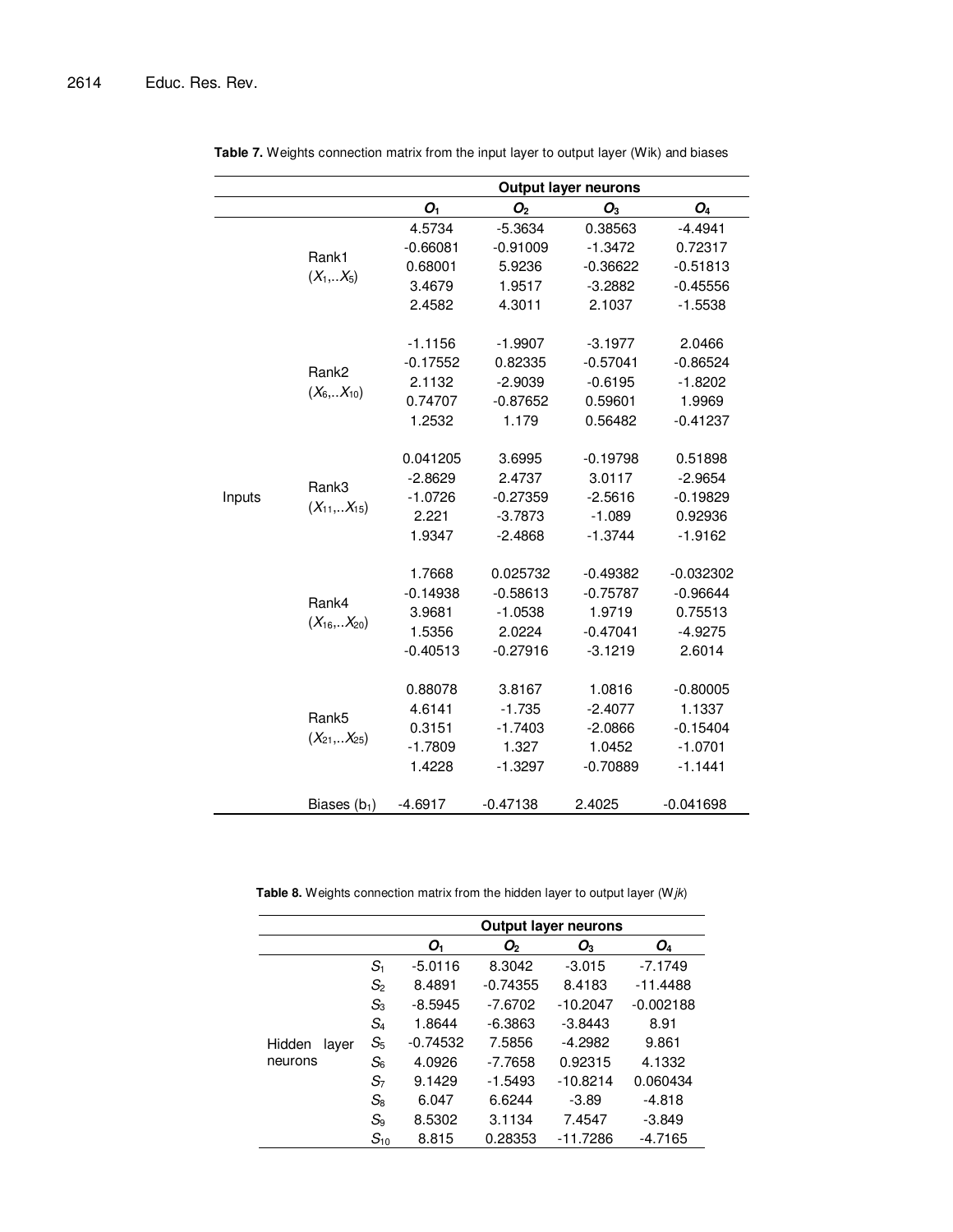

**Figure 6.** Predicted attitudes vs. expected attitudes for training data set.



**Figure 7.** Predicted attitudes vs. expected attitudes for test data set.

in areas such as artificial intelligence (AI), machine learning, pattern recognition, decision support systems, expert systems, data analysis, and data mining.

Kellert (1993a, b) has represented some typologies in binary groups (e.g., utilitarian–dominionistic). However, these groupings occur between typologies that display very similar characteristics. Narli et al. (2010) argued that there may be students who have intermediate attitudes among the typologies identified by Kellert. In this study, it

has been showed that CFBPN model can be trained to uncover intermediate attitudes. Moreover, this can be done in much shorter time in this way.

Consequently, the results of this study indicate that using CFBPN model in analyzing data from educational research examining attitudes, behaviors, or beliefs may help us obtain more detailed information about the data analyzed and hence about the characteristics of the participants involved. In addition, precise knowledge about our students' attitudes and beliefs may prove helpful in curricular and instructional studies.

#### **Conflict of Interests**

The authors have not declared any conflicts of interest.

#### **REFERENCES**

- Bogdan R, Biklen SK (2006). Qualitative Research for Education: An Introduction to Theories and Methods (5th Ed.). Pearson, New York
- Cybenko GV (1989). Approximation by superpositions of a sigmoidal function. Math. Control Signal 2:303–314.
- Fausett L (1994). Fundamentals of Neural Networks. Prentice-Hall, New Jersey.
- Filik UB, Kurban M (2007). A new approach for the short-term load forecasting with autoregressive and artificial neural network models, Int. J. Comput. Int. Res. 3:66–71.
- Gallant S (1993). Neural Network Learning and Expert systems, MIT Press, Cambridge.
- Guney K (1997). An introduction to neural networks. UCL Press, London.
- Hagan M, Menhaj M (1994). Training feed forward networks with the marquardt algorithm. In Proceedings of IEEE Transactions on Neural Networks. 6:989.
- Hagan MT, Demuth HB, Beale M (1996). Neural network design. PWS Pub., Boston
- Hsu T (2005). Research methods and data analysis procedures used by educational researchers. Int. J. Res. Met. Educ. 28:109-133.
- Kellert SR (1991). Japanese perceptions of wildlife. Conserv. Biol. 5:297-308.
- Kellert SR (1993a). The biological basis for human values of nature. In: Kellert SR, Wilson EO (eds) The biophilia hypothesis. pp. 42–69. Island Press, Washington DC
- Kellert SR (1993b) Attitudes, knowledge, and behavior toward wildlife among the industrial superpowers: United States, Japan, and Germany. J. Soc. Issues 49:53-69.
- Kellert SR (1996). The value of life: biological diversity and human society. Island Press, Washington DC

Lawrence S et al. (1997) Lessons in neural network training: Training may be harder than expected, In Proceedings of National Conference on Artificial Intelligence, AAAI-97, pp.540–545, Menlo Park, California

- Levenberg K (1944). A method for the solution of certain nonlinear problems in least squares, Quart. Appl. Math. 2:164-168.
- Narli S, Yorek N, Sahin M Usak M (2010). Can we make definite categorization of student attitudes? A rough set approach to investigate students' implicit attitudinal typologies toward living things, J. Sci. Educ. Tech. 19:456-469.
- Rumelhart D (1986). Learning representations by backpropagation errors. Nature 323:533–536.
- Rumelhart D, McClelland J (1986). Parallel Distributed Processing. MIT Press, Cambridge
- Sagiroglu S et al. (2003). Muhendislikte Yapay Zeka Uygulamalari-I: Yapay Sinir Aglari (in Turkish), Ufuk Yayincilik.